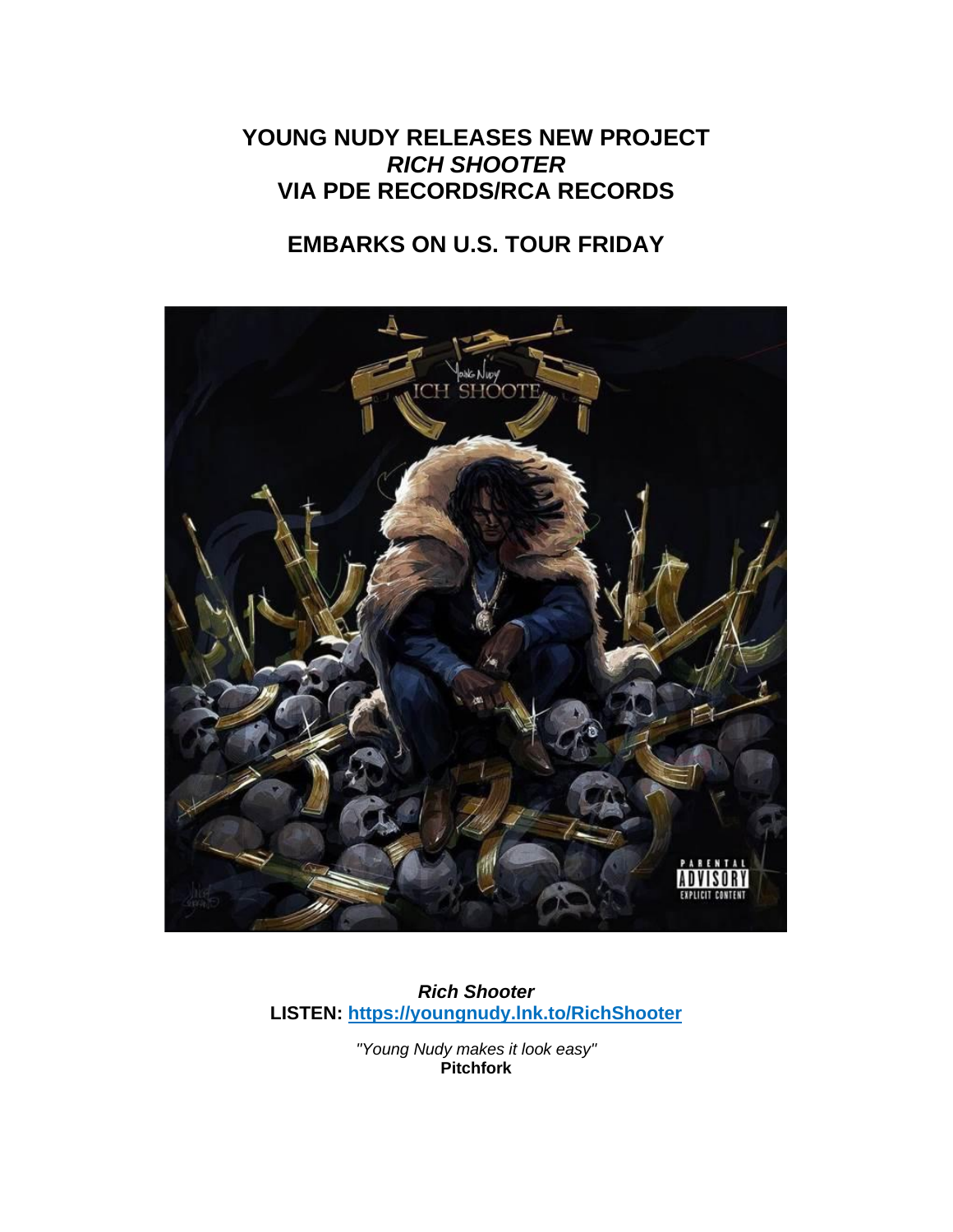### *"Young Nudy continues to be one of East Atlanta's most consistent and captivating voices"* **Hypebeast**

### *"flooding the game with what we've been missing"* **Complex**

[New York, NY – August 4, 2021] Today, Grammy-nominated rapper Young Nudy releases his new project. On the heels of his *DR EV4L* tape (released May 18th), *Rich Shooter* is out now via PDE Records/RCA Records. The 20 track project includes features from Future, Gucci Mane, PeeWee Longway, and more, as well as 5 songs produced by frequent Nudy collaborator Pi'erre Bourne. Jetsonmade, Coupe, 20Rocket, MAHD McLaren, and Mojo Krazy also contributed production.

On Friday, Nudy will set out on the *DR. EV4L vs RICH SHOOTER* tour. Kicking off in Houston, the run will see Nudy play ten shows including stops in Dallas, Atlanta, New York and more, before concluding the run August 21st in Boston. Tickets are available now.

Listen to *Rich Shooter* above, see back cover and tour routing below, and stay tuned for more from Young Nudy soon.

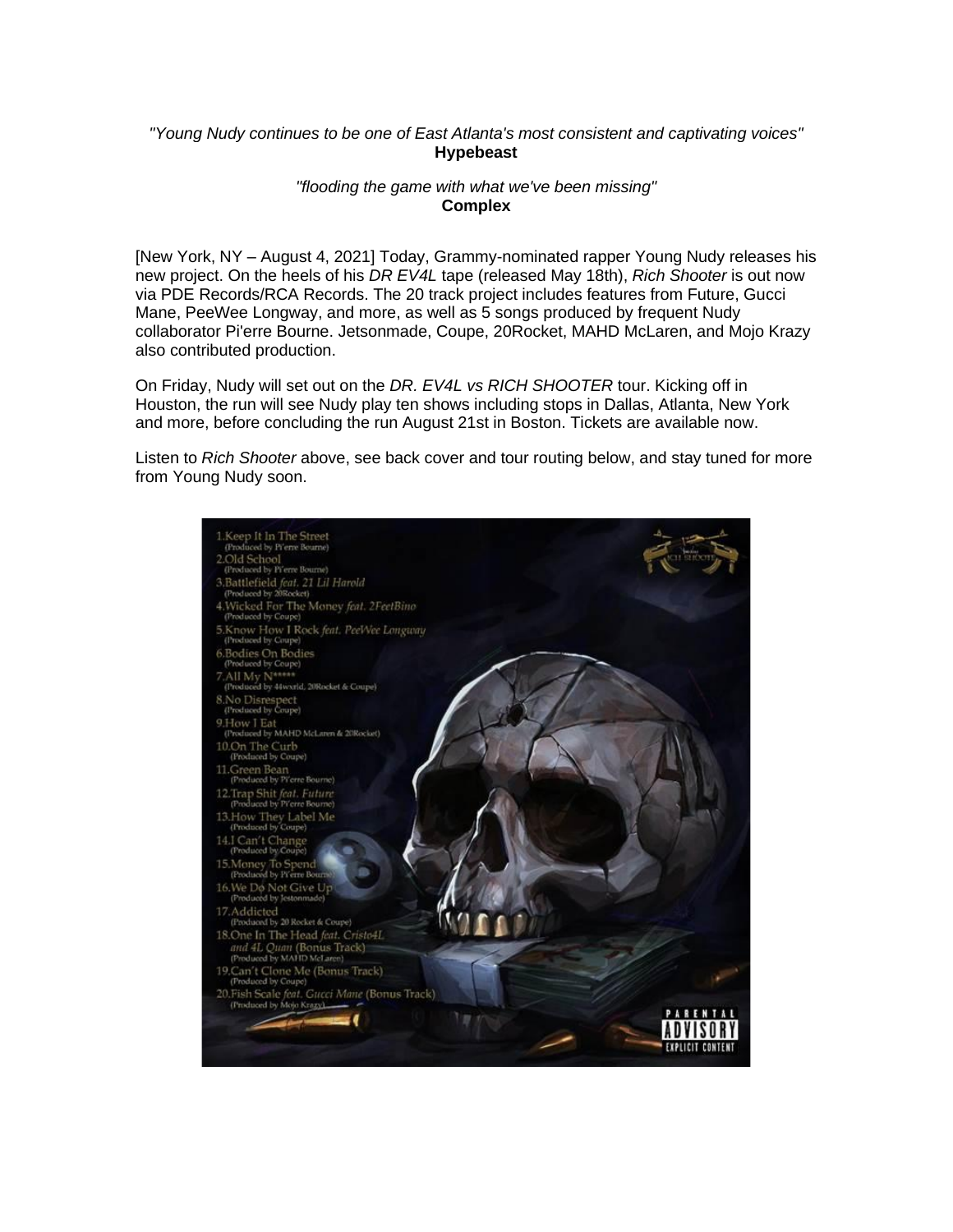#### **Young Nudy** *Rich Shooter* **PDE Records/RCA Records August 4, 2021**

1. Keep It In The Street 2. Old School 3. Battlefield (feat. 21 Lil Harold) 4. Wicked For The Money (feat. 2FeetBino) 5. Know How I rock (feat. PeeWee Longway) 6. Bodies On Bodies 7. All My N\*\*\*\*\* 8. No Disrespect 9. How I Eat 10. On The Curb 11. Green Bean 12. Trap Shit (feat. Future) 13. How They Label Me 14. I Can't Change 15. Money To Spend 16. We Do Not Give Up 17. Addicted 18. One In The Heat (feat. Cristo 4L) [Bonus Track] 19. Can't Clone Me [Bonus Track] 20. Fish Scale (feat. Gucci Mane) [Bonus Track]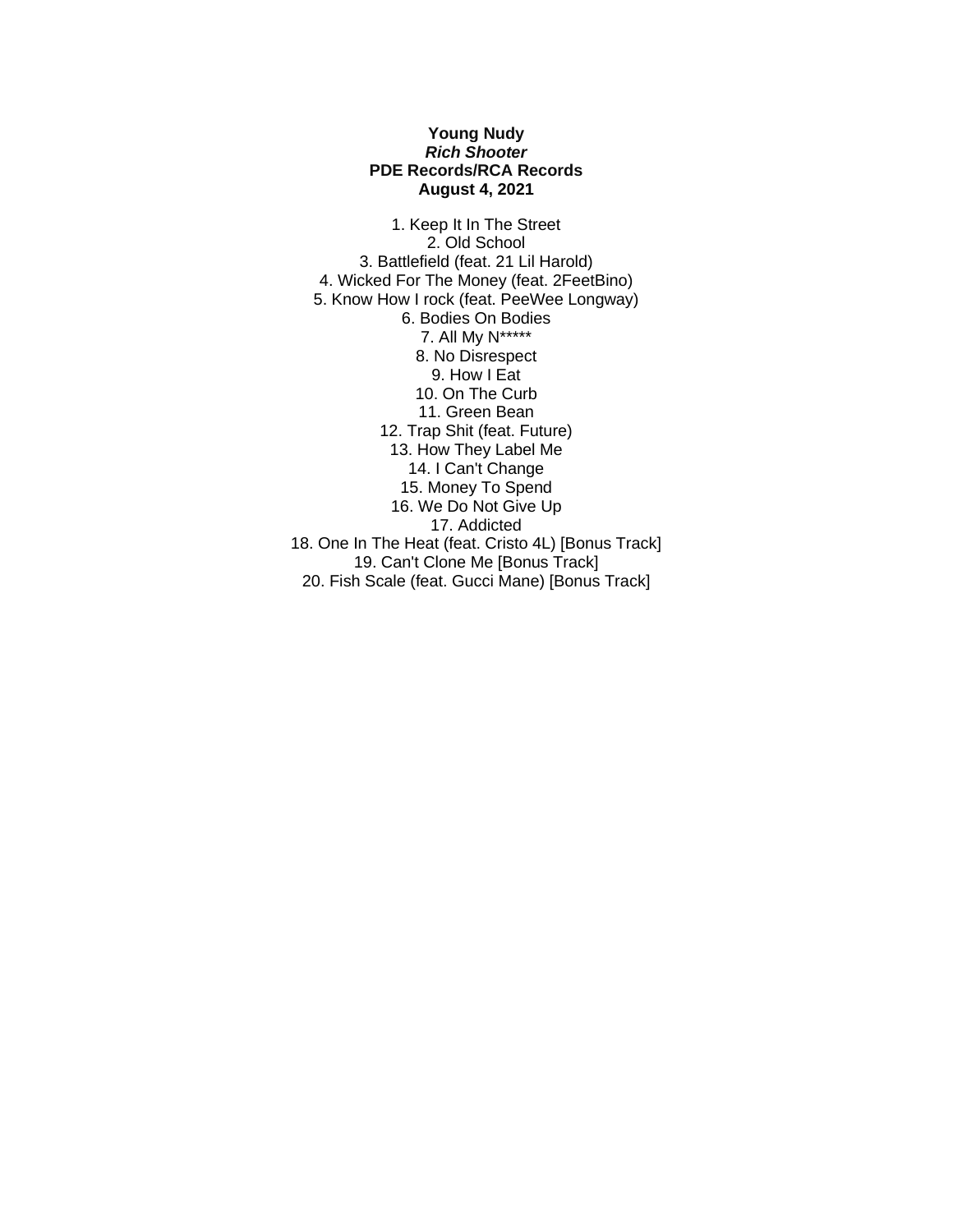

#### **Upcoming Tour Dates:**

8/6 - Houston, TX @ House of Blues 8/7 - Dallas, TX @ House of Blues 8/11 - Charlotte, NC @ The Underground 8/12 - Memphis, TN @ Growlers 8/13 - Atlanta, GA @ Believe 8/14 - Birmingham, AL @ Zydeco 8/18 - Silver Springs, MD @ Filmore 8/19 - New York, NY @ Gramercy Theatre 8/20 - Philadelphia, PA @ Theatre of Living Arts 8/21 - Boston, MA @ Brighton Music Hall